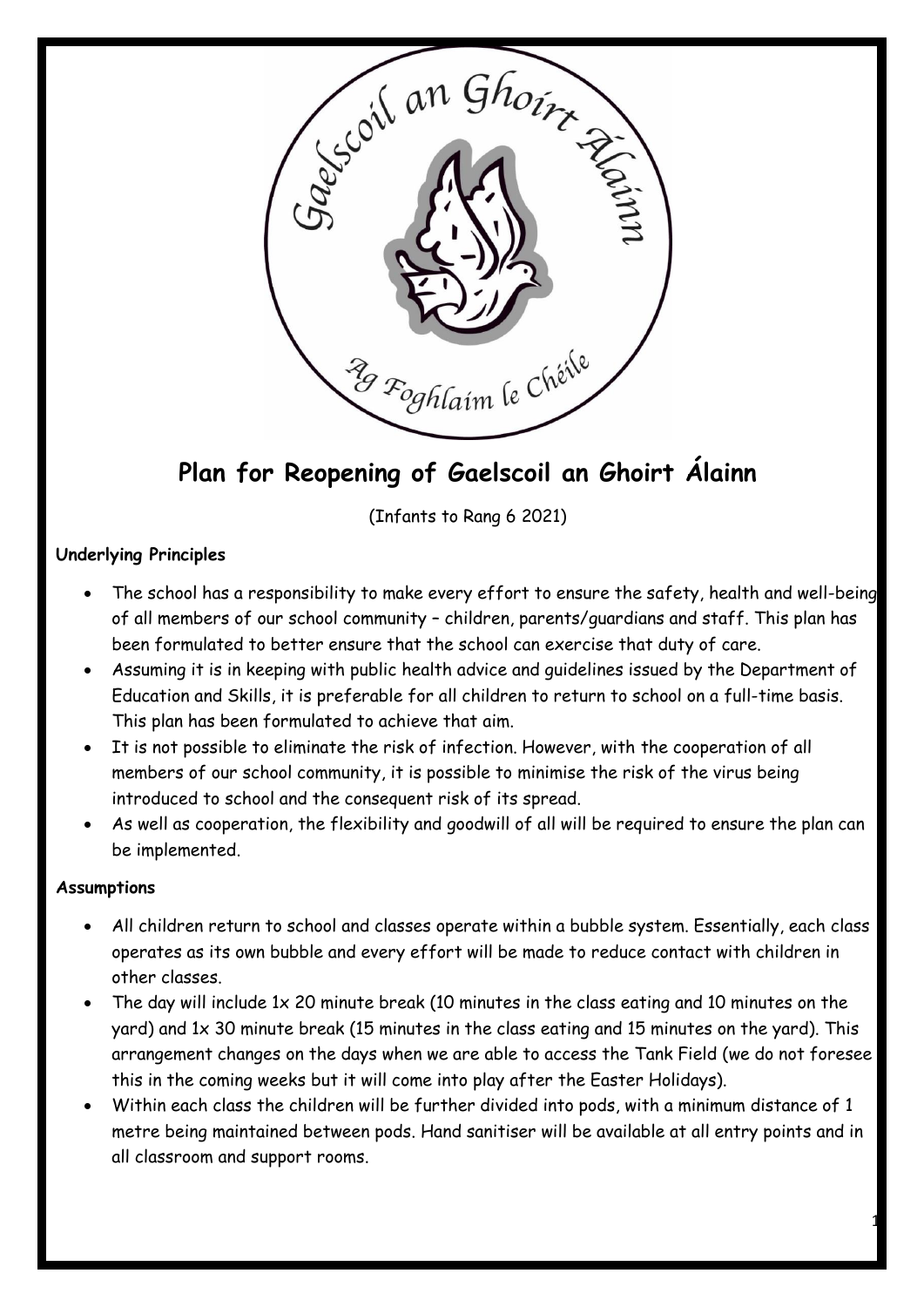#### **Timetable**

| Time                | <b>Action</b>            |
|---------------------|--------------------------|
| 8:30 am             | Start of drop-off period |
| 8:50 am             | School starts            |
| 10.20 am - 11.15am  | Staggered break times    |
| 12.00 pm $-$ 1:15pm | Staggered lunch times    |
| $1.30 \text{ pm}$   | Infant classes finish    |
| $2.30 \text{ pm}$   | R1-R6 finish             |

#### **Entrance and Exit Doors**

| Door number    | <b>Entrance and Exit Points</b>           | Number                                                       |
|----------------|-------------------------------------------|--------------------------------------------------------------|
|                | Enter through the main school<br>entrance | 1 - Junior infant classes<br>Máire L & Máire P (R. Máire P   |
|                |                                           | exit via door 4)                                             |
| $\overline{2}$ | Enter at back of the school               | 2 - Senior infants R. Sionhán,<br>Eilish & Rang 1 Fionnuala. |
| 3              | Enter at door nearest the Tank<br>Field   | 3 Rang 1/2 Aoife & Rang 2<br>Gavin                           |
| 4              | Enter at door nearest the<br>carpark      | 4                                                            |

# **Entrance and Exit Doors for Specific Classes**

| Teacher/Múinteoir                    | <b>Class/Rang</b> | <b>Entrance Point</b>  | <b>Exit Point</b>    |
|--------------------------------------|-------------------|------------------------|----------------------|
|                                      |                   | <b>Bealach Isteach</b> | <b>Bealach Amach</b> |
| Week starting 1st March              |                   |                        |                      |
| Máire P                              | Naíonáin Bheaga   | 1                      | 4                    |
| Máire L                              | Naíonáin Bheaga   | $\mathbf{1}$           | 1                    |
| Siobhán                              | Naíonáin Mhóra    | $\overline{c}$         | $\overline{c}$       |
| Eilish                               | Naíonáin Mhóra    | $\overline{c}$         | $\overline{c}$       |
| Anna                                 | Rang 1            | $\overline{c}$         | $\overline{c}$       |
| Aoife                                | R1/2              | 3                      | $\overline{c}$       |
| Gavin                                | R <sub>2</sub>    | 3                      | 3                    |
| Week starting 15 <sup>th</sup> March |                   |                        |                      |
| Gearóid.                             | R <sub>3</sub>    | 4                      | $\overline{4}$       |
| Clár L                               | R <sub>3</sub>    | $\overline{4}$         | $\overline{4}$       |
| Clár D.                              | R <sub>4</sub>    | $\overline{4}$         | $\overline{4}$       |
| Conchúr                              | R <sub>4</sub>    | $\overline{4}$         | $\mathbf{1}$         |
| Lisa T.                              | <b>R5</b>         | 1                      | 1                    |
| Niamh S.                             | R5/6              | 3                      | 3                    |
| Clodagh                              | <b>R6</b>         | 3                      | 3                    |

# **Arrival at school**

- The entry points into the building for school children at the start of the school day is listed above.
- To facilitate a safe entry for the children, the doors of the school will be opened at 8.30 am and there will be supervision available in the classrooms from this time onwards.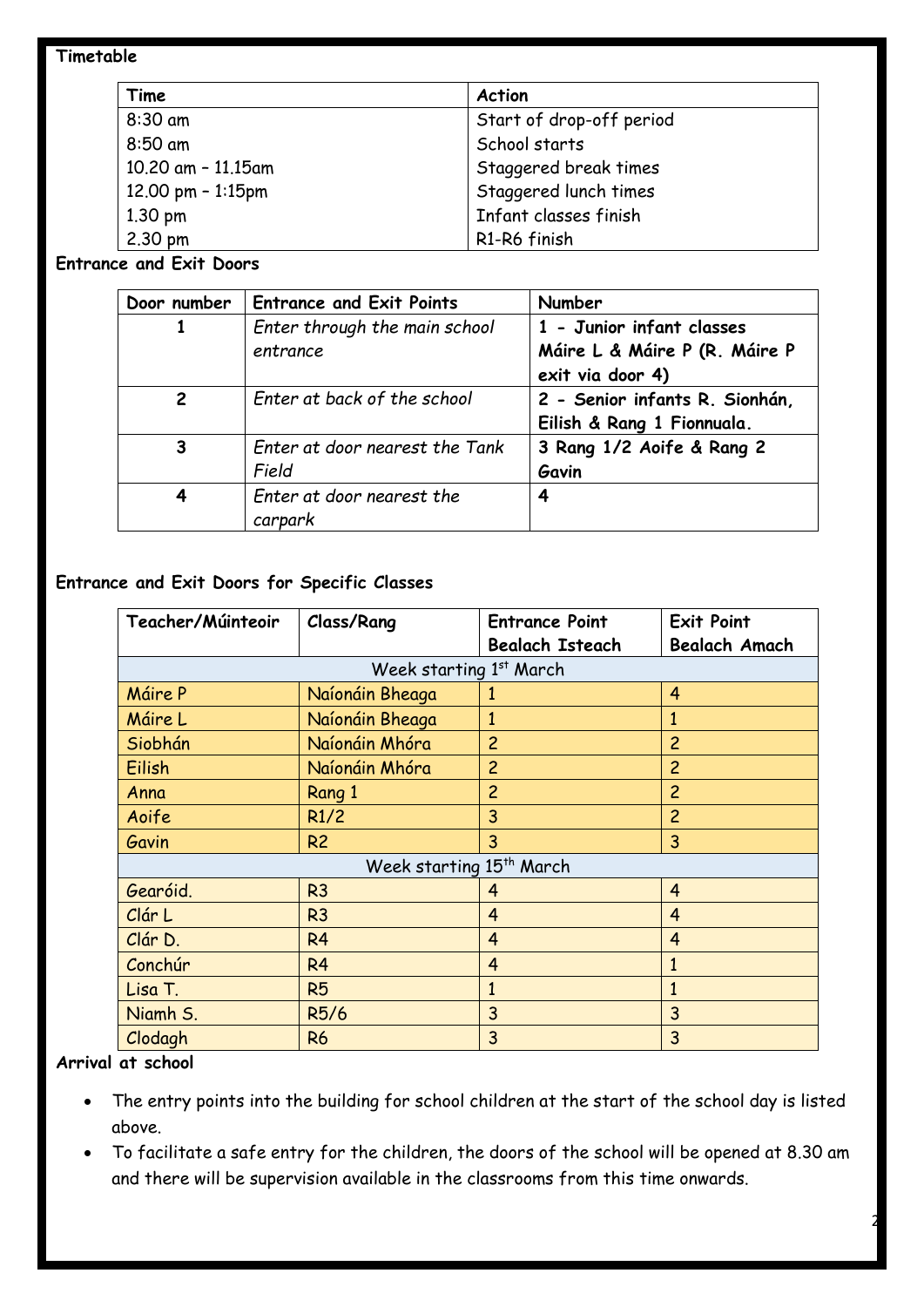- Please note that school will begin, as normal, at 8:50 am.
- We ask parents/guardians to observe social distancing guidelines when dropping off their child and to exit the grounds once your child has safely been passed over to a member of staff. **Parents are asked to wear masks when in the vicinity of the school grounds at all times.**
- No adults, other than staff members, should enter the school building.

# **End of School Day**

- The exit from the building at the end of the school day is listed above.
- We ask that parents/guardians who are collecting their children from school observing social distancing guidelines.

# **Collection of Children during the School Day**

If a parent/guardian needs to collect a child during the school day, we ask that where possible, the class teacher is informed beforehand. The following arrangements will apply:

- When the parent/guardian arrives at the school, they should use the intercom at the hall door to alert the office that they have arrived or else speak to Lisa directly.
- The child will be alerted of the parent/guardian's arrival and will go to the office to be signed out.
- No parent/guardian should enter the school building at any time, unless invited to do so.

# **Dropping off essential items during the School Day**

If a parent/guardian needs to drop off an essential item for a child, the following arrangements will apply:

- When the parent/guardian arrives at the school, they should use the intercom at the hall door of the school to alert the office that they have arrived.
- A member of staff will arrange for the essential item to be delivered to the child.

# **Physical Distancing**

We are constantly working on upgrading our procedures and routines within the school to ensure that there is as much physical distancing as is possible. Physical distancing will be achieved in a number of ways:

- Increasing Separation- This will be achieved by reconfiguring the classrooms to maximise space. Each class group will be referred to as a bubble and we will ensure that there is as little contact as possible between children in different bubbles. Within the bubbles, children will be organised into pods. A pod is a group of children who will sit together and who will stay in their pod while in the bubble/classroom. The Department of Education does not expect there to be physical distancing in place for Junior Infants to 2nd, but from 3rd to 6<sup>th</sup> there will be at least a 1 metre distance between pods in classes. All of the children attending Gaelscoil an Ghoirt Álainn are divided into designated PODs. These PODs will remain the same until at least the next extended period of school closure – Easter, Mid-term etc.
- Decreasing Interaction- This will be achieved by decreasing the potential for children from different bubbles to interact. There will be specific routes for various classes/bubbles to enter and exit the school and to access their classrooms. The yard will also be divided into four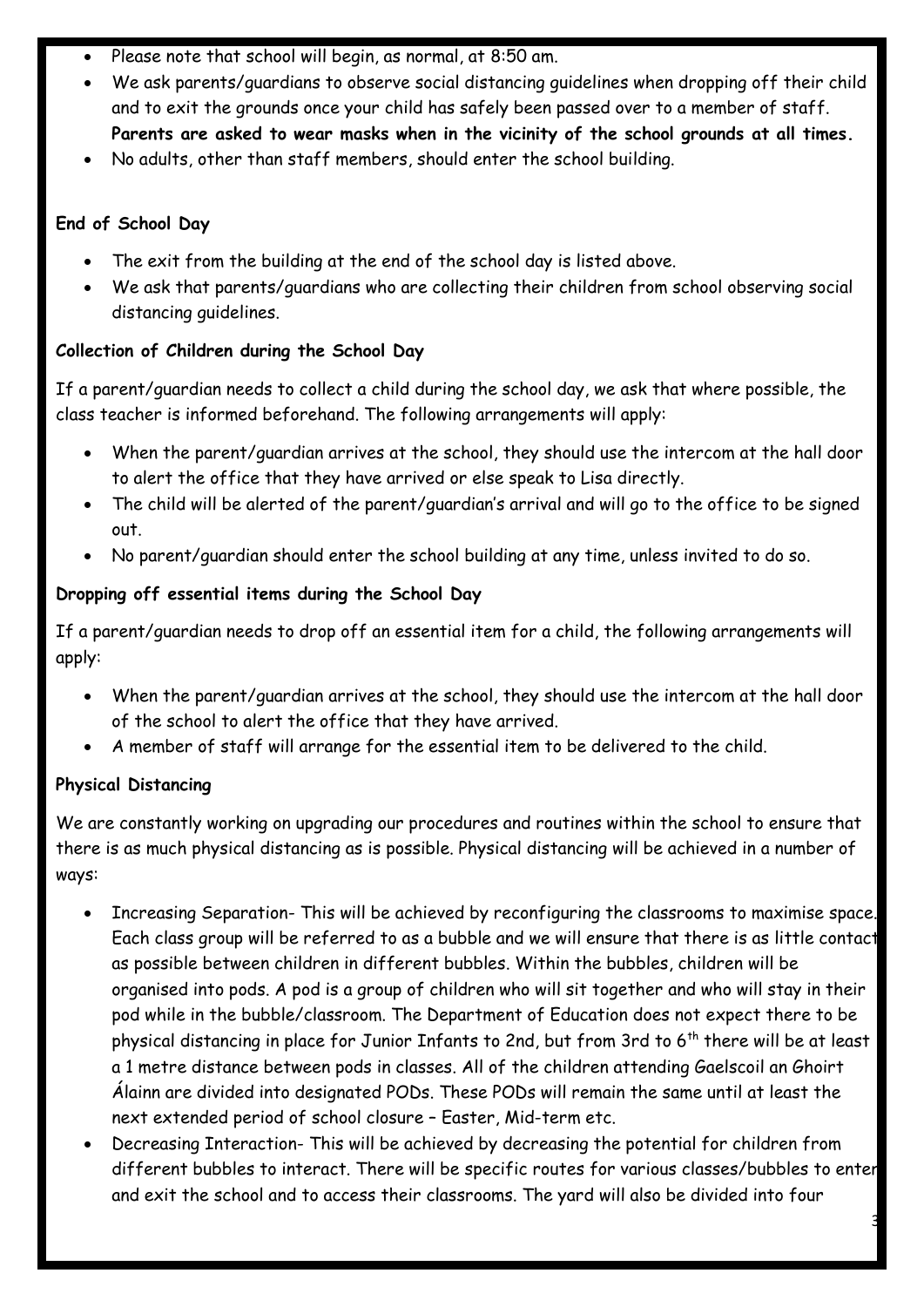sections to provide individual play areas for all the classes from Junior Infants to 6th Class during the staggered break times. (On fine days, when the field is dry the 'páirc' will be divided into 7)

#### **Corridors**

We will observe our usual practice of keeping to the left when in the corridors.

#### **Curriculum**

It will take time for staff and pupils to adjust to being back in a school environment and be ready to engage with teaching and learning. Time will be spent on settling the pupils and getting them ready for learning which will yield positive outcomes and reduce anxiety. There will be a focus on pupil wellbeing. As was the case in September, during the initial weeks of our return to school, we will be giving greater time and attention to areas such as Social, Personal and Health Education, Physical Education, Languages and Mathematics. It is intended that as schools form comprehensive pictures of where pupils are in their learning they will work towards more typical curriculum plans.

# **Hygiene and Health**

There will be a considerable focus on hand washing and hand sanitising upon returning to school, particularly at the following times:

- On arrival at school
- Before eating or drinking
- Before and after using the toilet
- After playing outdoors
- When hands are physically dirty
- When a child/adult coughs or sneezes

Teachers will review children proper hygiene procedures regarding hand washing, touching surfaces and etiquette related to sneezing, coughing or spitting with children. We would be grateful if you could also emphasise safe behaviour in this regard to your children at home.

# **Dealing with a suspected case of Covid-19**

Pupils should not attend school if displaying any symptoms of Covid-19. If a pupil displays symptoms of Covid-19 while in the building, the following are the procedures which will be implemented:

- Parents/guardians will be contacted immediately.
- The child will be accompanied to the designated isolation area via the isolation route by a member of staff. The staff member will remain at least 2 metres away from the symptomatic child and will also make sure that others always maintain a distance of at least 2 metres from the symptomatic child.
- A mask will be provided for the child presenting with symptoms. He/she should wear the mask if in a common area with other people or while exiting the premises.

- Parents and guardians are expected to make arrangements to bring the child home.
- The school will facilitate the child presenting with symptoms to remain in isolation, if they cannot immediately go home.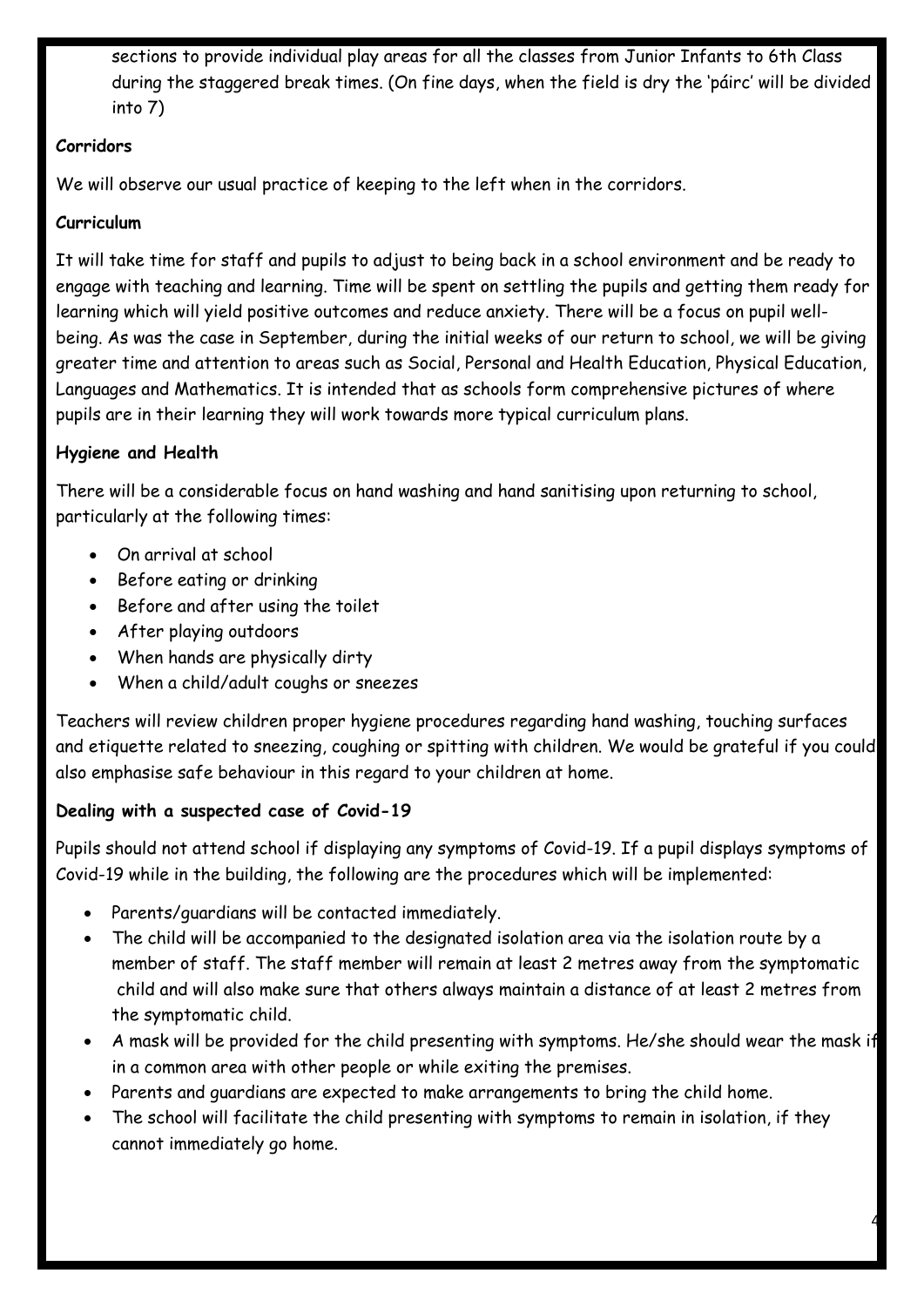- The child presenting with symptoms should be advised to cover their mouth and nose with the disposable tissue provided when they cough or sneeze and to put the tissue in the waste bin provided.
- If the child is well enough to go home, the school will arrange for them to be transported home by a family member, as soon as possible, and will advise them to inform their GP by phone of their symptoms. Public transport of any kind should not be used.
- If the child is too unwell to go home or advice is required, the school will contact 999 or 112 (in line with current school practice) and inform the relevant professionals that the sick child is a Covid-19 suspect.
- Arrangements will be made for appropriate cleaning of the isolation area and work areas involved.
- Any child returning to school following any absence must fill out a return to school form. This can be forwarded to the class teacher via email or by our online form which can be found on our website or in our school app.

The HSE will inform any staff/parents who have come into close contact with a diagnosed case via the contact tracing process. The HSE will contact all relevant persons where a diagnosis of COVID-19 is made. The instructions of the HSE should be followed.

# **Children who should not attend school**

While we look forward to welcoming all children back to school, we would ask parents that if children are displaying colds, coughs or flu like symptoms, they should not be sent to school. If children display such symptoms at school, they will be isolated, and we will contact and ask parents to collect them. Please ensure your contact details, or any emergency contacts, are up to date.

If your child is in one of the following categories, they should not attend school.

- Children who have been diagnosed with Covid-19.
- Children who have been in close contact with a person who has been diagnosed with Covid-19.
- Children who have a suspected case of Covid-19 and the outcome of the test is pending.
- Children who have been in contact with a person who has a suspected case of Covid-19 and the outcome of the test is pending.
- Children with underlying health conditions who have been directed by a medical professional not to attend school.
- Children who have returned home after travelling abroad (from any country) must inform the school and self-isolate for a period of 14 days.
- Children who are generally unwell and/or presenting with cold or flu symptoms.
- Principal and Management reserve the right to send children home from school if the child displays any symptoms of Covid-19.
- The process of children returning to school will follow guidance from the HSE.

# **Personal Equipment**

- It is requested that all items have the child's name on them for ease of identification.
- All baskets/boxes including books copies etc will need to be returned to school by the children following on from our extended period of school closure. We request for all school related items to be returned on the first day of your child's return to school. From this day on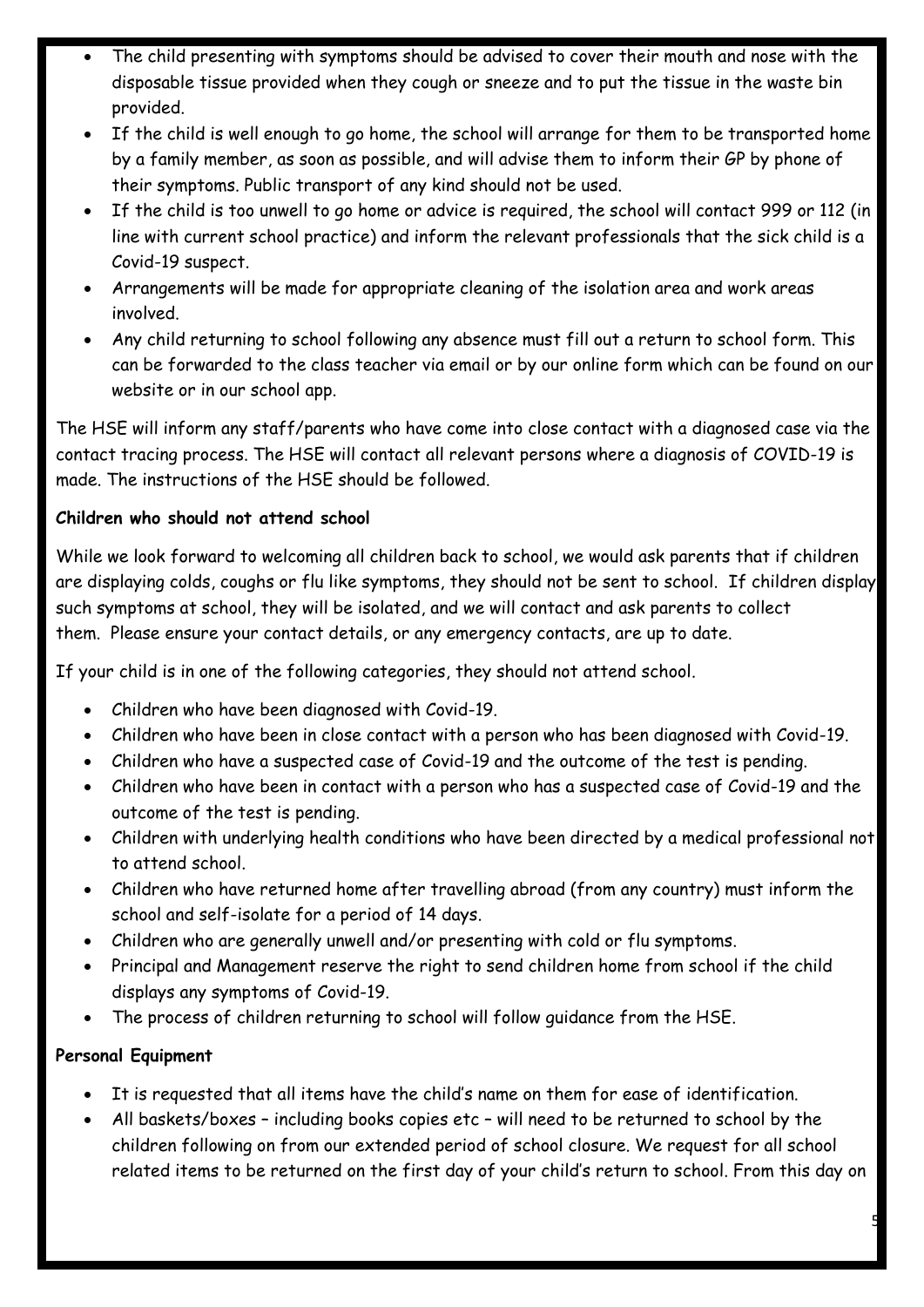we aim to ensure that the number of items that are transferred from home to school and vice versa is kept to an absolute minimum.

- We ask that the covers of all books/copybooks and other items that are being returned to school having being used at home are wiped with disinfectant before their return.
- *Wash Bag:* We ask that children have their own little washbag, a labelled zip locked bag is sufficient. In these bags, we ask that children bring in their own small personal hand sanitiser, a face cloth or small hand towel to dry their hands after washing them, a small packet of tissues and a facemask (optional). The school will of course provide hand sanitiser in each classroom and soap for the washing of hands.
- *Pencil Case:* Children are asked to have a 'school' pencil case which is always left in school. This pencil case should be compact so that it will fit in the basket under the desk with textbooks and copies to facilitate daily cleaning of table-tops. Children should also have a 'home' pencil case for completing assignments and homework at home. This measure will have the bonus of lightening the schoolbags also. Children will not be able to share pencils, pens, erasers, coloured pencils etc. in school and all items should be clearly marked with your child's name.
- *Lunches:* Parents/Guardians must ensure that children bring their lunches to school in the morning to avoid adults having to come to the school during the day. In the event that a child forgets his/her lunch, parents will be contacted. It must be stressed that should this happen; children will not be permitted to share food or drink.

#### **School Uniforms**

In order to facilitate regular washing/changing, we have decided that on alternate days, the children shall wear their school tracksuit and uniform on the following days. Naíonáin Bheaga up to Rang 2, the classes on the ground floor, will wear tracksuits on Monday, Wednesday and Friday and on Tuesday and Thursday will wear their uniforms.

Upon their return to school on March  $15<sup>th</sup>$  2021, the children in Rang 3, 4, 5, 6, the classes upstairs, will wear their uniforms on Monday, Wednesday and Friday and their tracksuits on Tuesday and Thursday.

It is advisable that children should only wear their uniforms or tracksuits only for school related activities. Uniforms or tracksuits should be taken off straight after the child arrives home from school for the day. They should not be worn in non-school based after-school activities or facilities.

#### **Shared Equipment**

By necessity, some classroom equipment needs to be shared including iPads, PE equipment and the equipment used for structured activities and play in the Infant classrooms. Cleaning of such shared equipment with wipes or other cleaning products will take place at regular intervals and/or after use to minimise the risk of the spread of infection.

#### **Yards**

The DES guidelines state that the risk of virus transmission from contact with outside surfaces or play areas is low. It is not possible to maintain physical distancing when primary school children play together outdoors, but we will allocate a specific area for each bubble/ class to play in. Yard time will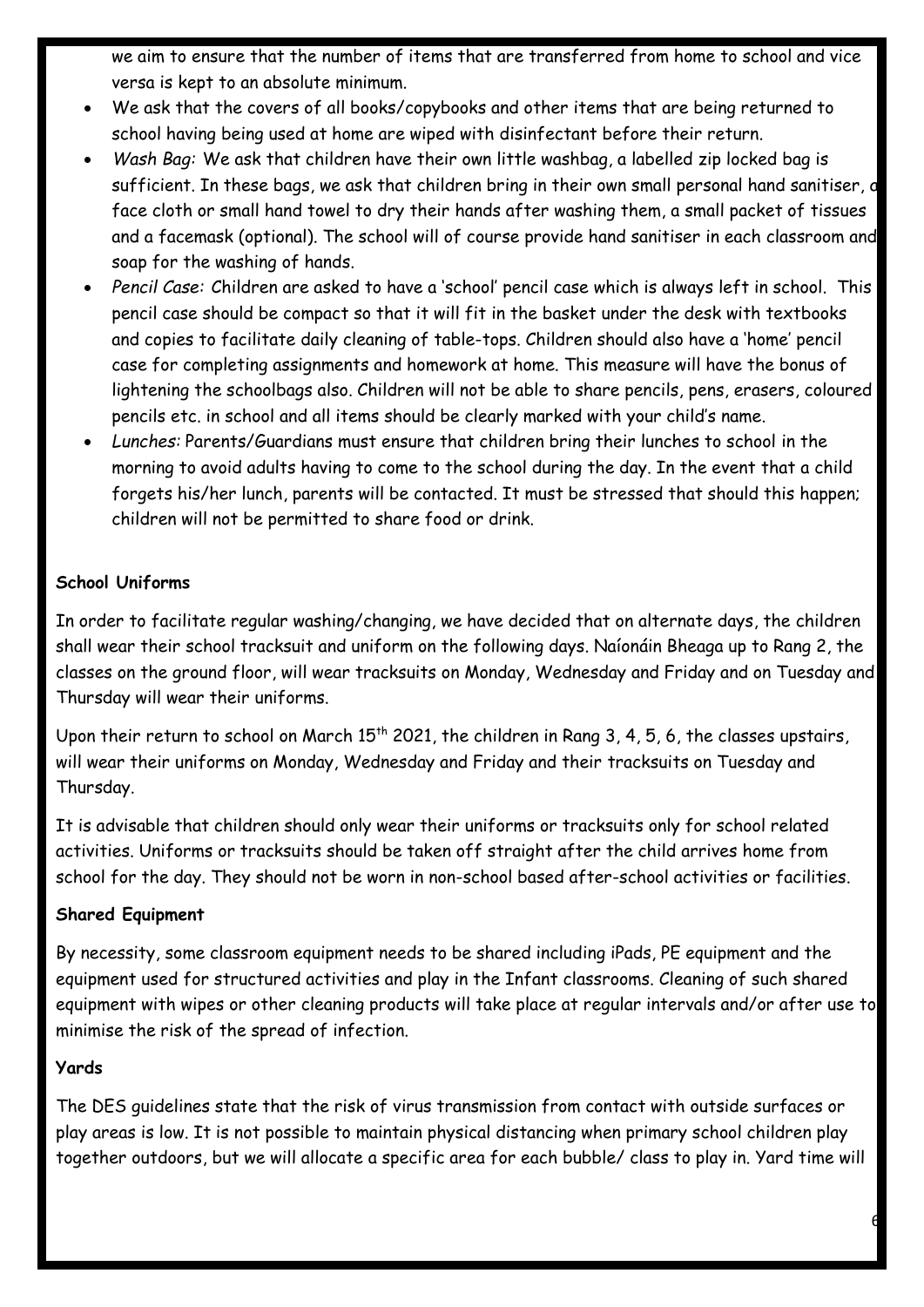be staggered into 4 groups as listed below. The yard itself will be divided into 4 sections /grúpaí with only one class allowed in each section during play time.

**An Clós: 4 Ghrúpa : A, B, C, D**

**Grúpa A:** Naí. Bheaga Máire P, Naí. Bheaga Máire P, Naí. Mhóra Siobhán, Naí. Mhóra Eilish,

**Grúpa B:** Rang 1 Anna, Rang 1&2 Aoife, Rang 2 Gavin, **Grúpa C:** Rang 3 Gearóid, Rang 3 Clár L., Rang 4 Clár D., Rang 4 Conor, **Grúpa D:** Rang 5 Lisa T, Rang 5&6 Niamh S, Rang 6 Clodagh,

Children will eat in the classroom either before or after yard time as indicated below. **Little Break / Lón Beag:**

| Grúpa A        | Grúpa B     | Grúpa C     | Grúpa D     |
|----------------|-------------|-------------|-------------|
| 10.20-10.30    | 10.20-10.30 | 10.50-11.00 | 10.50-11.00 |
| Ithe sa seomra | Sa chlós    | Ithe sa     | Sa Chlós    |
|                |             | Seomra      |             |
| 10.35-10.45    | 10.35-10.45 | 11.05-11.15 | 11.05-11.15 |
| Sa chlós       | Ithe sa     | Sa Chlós    | Ithe sa     |
|                | Seomra      |             | Seomra      |

**Big Break / Lón Mór:** 

| Grúpa A        | Grúpa B     | Grúpa C    | Grúpa D    |
|----------------|-------------|------------|------------|
| 12.00-12.15    | 12.00-12.15 | 12,45-1.00 | 12,45-1,00 |
| Ithe sa seomra | Sa chlós    | Ithe sa    | Sa Chlós   |
|                |             | Seomra     |            |
| 12.15-12.30    | 12.15-12.30 | 1.00-1.15  | 1.00-1.15  |
| Sa chlós       | Ithe sa     | Sa Chlós   | Ithe sa    |
|                | Seomra      |            | Seomra     |

When possible we will use 'An Páirc' (although we don't expect to be using this until April/May). The size of the Tank field will allow us to have 7 groups in the field at any one time with each pod having more space in which to play in.

On these days

| downstairs classes (infants to Rang 2) will    | eat from 12.15 to 12.30       |
|------------------------------------------------|-------------------------------|
| and will play on                               | the field from 12.30 to 12.45 |
| while upstairs classes (Rang 3 to Rang 6) will | eat from 12.30 to 12.45       |
| and will play on                               | the field from 12.45 to 1.15. |

**PPE**

Please be aware that all staff members will be wearing face coverings in school, as per Department guidelines. Please inform children of this. Current guidance from the Department of Education will always be followed.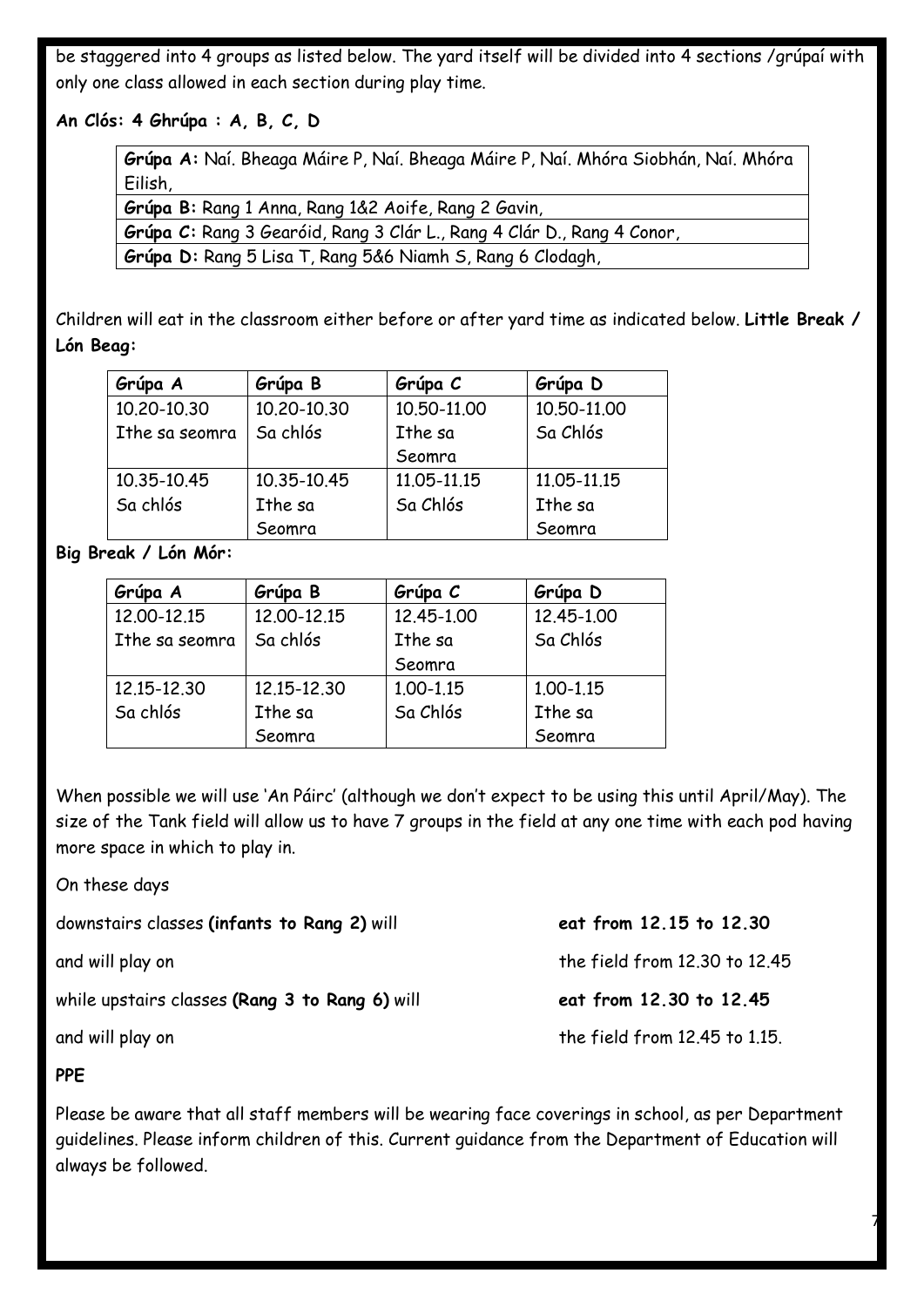For a limited amount of staff, Additional PPE will need to be used occasionally or constantly due to the nature of certain work activities or work areas. This might include roles such as:

- Assisting with intimate care needs
- Administering First Aid
- Where a suspected case of Covid-19 is identified while the school is in operation.

Where staff provide healthcare to children with medical needs in the school environment, they will apply standard precautions as per usual.

### **Toilets**

We are fortunate enough that each classroom is equipped with its own toilets and these will only be used by the relevant class groupings throughout the day. Children will be encouraged to use the toilets in their own classrooms before yard times. In the case of an emergency, pupils will use the toilets in the room closest to the yard and this area will be cleaned after break time. Soap dispensers are installed in the individual classroom toilets and all toilets will be cleaned daily.

#### **Extra-Curricular Activities**

We will be guided by Government advice on indoor and outdoor school related activities. For, these will not be available. Rince gaelach will resume from week one as stringent controls and safe practices have already been established.

# **Special Education**

Special Education will be provided by a blended approach of in-class support and withdrawal. The provision of support will be organised to ensure a minimum amount of movement between class bubbles.

- Where children receive support in one of the SET rooms, social distancing of 1 metre will be maintained between each child in the group where applicable.
- The tables and chairs in the SET rooms will be wiped clean in between different groups attending.

Where a Special Education Teacher and/or Special Needs Assistant is working alongside a class teacher in a classroom, both individuals will be mindful of maintaining social distance from one another. Special Education Teachers and/or Special Needs Assistant can at times rotate between areas/classes but this will be minimised where possible. When rotation occurs, agreed sanitising routines will be observed.

#### **Supporting the Learning of Children Who Cannot Attend School**

If a child, who is medically certified as being high risk, is not able to attend school for an extended period of time, the class teacher in conjunction with the Special Education Teacher, will share suggested activities with parents/guardians. These activities will be used to support the child's earning at home but will not be compulsory and families should complete as much work as is possible for them.

#### **Making contact with the teachers**

This is going to be more challenging initially for parents and teachers as we navigate our way through this pandemic.